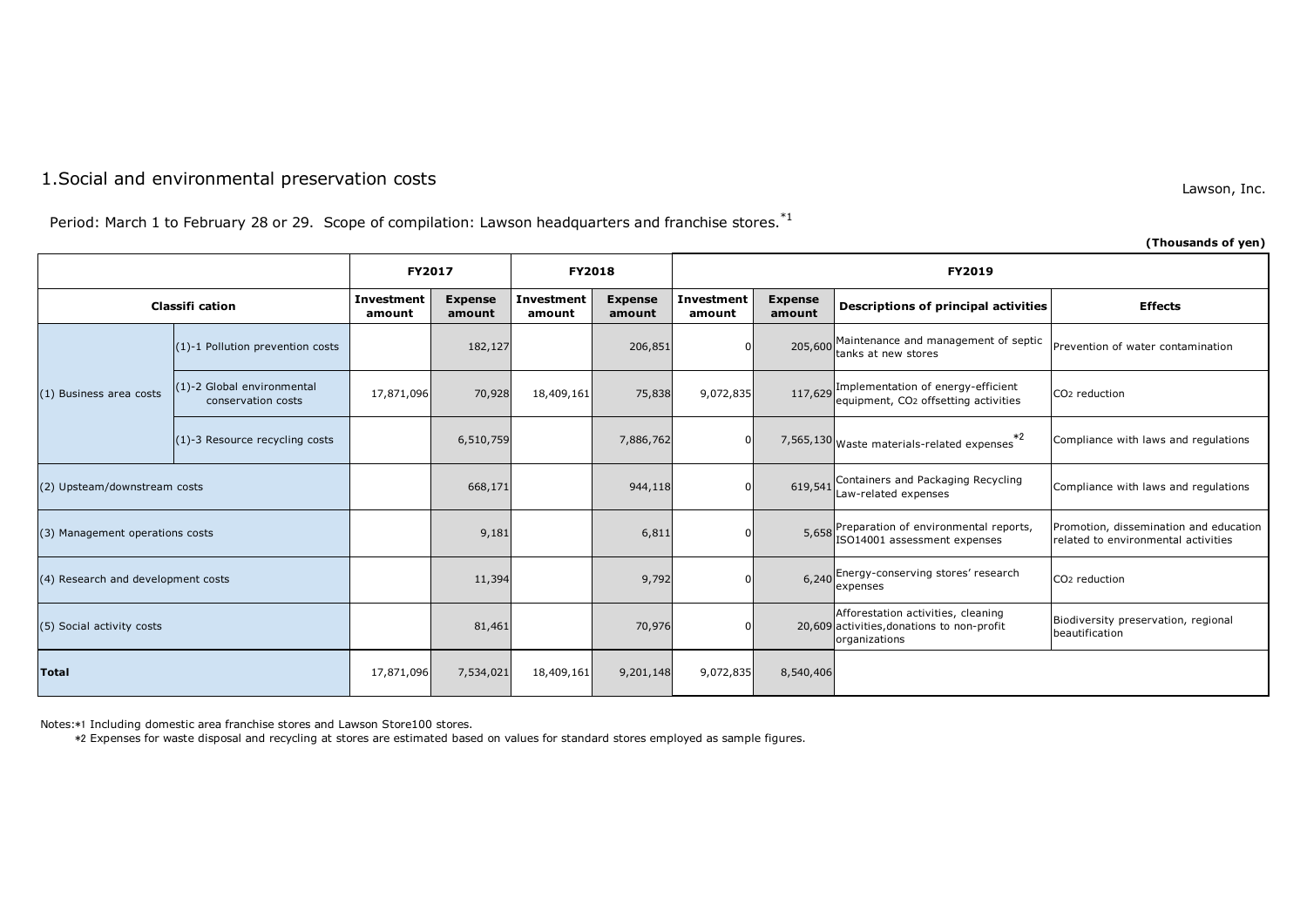## 2. Environmental Data

Lawson, Inc.

|                                                   |                                                                                     | Item                                                                                                      |                          | Unit                       | FY2010  | FY2011  | FY2012             | FY2013             | FY2014             | FY2015             | FY2016             | FY2017             | FY2018             | FY2019            |
|---------------------------------------------------|-------------------------------------------------------------------------------------|-----------------------------------------------------------------------------------------------------------|--------------------------|----------------------------|---------|---------|--------------------|--------------------|--------------------|--------------------|--------------------|--------------------|--------------------|-------------------|
|                                                   |                                                                                     | Total                                                                                                     |                          | Thousands of tons<br>(96)  |         |         | 3,615.7<br>(100.0) | 4,341.7<br>(100.0) | 4,728.3<br>(100.0) | 4,868.4<br>(100.0) | 4,985.<br>(100.0)  | 5,190.2<br>(100.0) | 5,565.<br>(100.0)  | 5712.2<br>(100.0) |
|                                                   |                                                                                     | Gasoline consumption by Company vehicles                                                                  | Scope1                   | Thousands of tons<br>(%)   |         |         | 5.9<br>(0.16)      | 6.5<br>(0.15)      | - 6.1<br>(0.13)    | 5.5<br>(0.11)      | 5.3<br>(0.11)      | 5.1<br>(0.10)      | 4.4<br>(0.08)      | 4.5<br>(0.08)     |
|                                                   |                                                                                     | Electricity consumption by corporate headquarters, areas,<br>branchces and Company-operated stores        | Scope2                   | Thousands of tons<br>(96)  |         |         | 13.4<br>(0.37)     | 16.0<br>(0.37)     | 75.9<br>(1.60)     | 21.8<br>(0.45)     | 25.3<br>(0.51)     | 26.3<br>(0.51)     | 26.8<br>(0.48)     | 23.2<br>(0.41)    |
|                                                   | Supply chain CO <sub>2</sub> emissions <sup>*1</sup>                                | Stocked raw materials (Private and national brand products,<br>plastic shopping bags, etc.)               | Scope3<br>Category1      | Thousands of tons<br>(%)   |         |         | 2,605.6<br>(72.06) | 3.229.8<br>(74.39) | 3,303.4<br>(69.87) | 3.534.3<br>(72.60) | 3,711.8<br>(74.46) | 3,850.4<br>(74.19) | 4,169.5<br>(74.92) | 4313.3<br>(75.50) |
| Reducing CO <sub>2</sub>                          |                                                                                     | Energy consumption associated with electric power procurement                                             | Scope3<br>Category3      | Thousands of tons<br>(%)   |         |         | 59.7<br>(1.65)     | 63.1<br>(1.45)     | 74.0<br>(1.56)     | 71.1<br>(1.46)     | 74.3<br>(1.49)     | 76.5<br>(1.47)     | 79.7<br>(1.43)     | 80.3<br>(1.41)    |
|                                                   |                                                                                     | Figures Energy consumption by delivery centers                                                            | Scope3<br>Category4      | Thousands of tons<br>(%)   |         |         | 92.7<br>(2.57)     | 74.8<br>(1.72)     | 78.5<br>(1.66)     | 83.2<br>(1.71)     | 86.6<br>(1.73)     | 94.0<br>(1.81)     | 99.4<br>(1.79)     | 100.7<br>(1.76)   |
|                                                   |                                                                                     | Waste generated by stores & industrial waste generated at<br>times of store closures and remodeling       | Scope3<br>Category5      | Thousands of tons<br>(9/6) |         |         | 23.3<br>(0.64)     | 24.8<br>(0.57)     | 27.7<br>(0.59)     | 26.5<br>(0.54)     | 26.3<br>(0.53)     | 28.0<br>(0.54)     | 24.0<br>(0.43)     | 25.3<br>(0.44)    |
|                                                   |                                                                                     | Business trips by headquarters employees                                                                  | Scope3<br>Category6      | Thousands of tons<br>(%)   |         |         |                    | 0.5<br>(0.01)      | 0.5<br>(0.01)      | 0.5<br>(0.01)      | 0.5<br>(0.01)      | 0.6<br>(0.01)      | 0.6<br>(0.01)      | 0.9<br>(0.02)     |
|                                                   |                                                                                     | Disposal of containers, disposable chopsticks and plastic shopping bags                                   | Scope3<br>Category12     | Thousands of tons<br>(%)   |         |         | 35.0<br>(0.97)     | 47.6<br>(1.10)     | 52.9<br>(1.12)     | 34.2<br>(0.70)     | 34.6<br>(0.69)     | 37.3<br>(0.72)     | 43.2<br>(0.78)     | 59.8<br>(1.05)    |
|                                                   |                                                                                     | Electricity consumption by franchise stores                                                               | Scope3<br>Category14     | Thousands of tons<br>(%)   |         |         | 780.1<br>(21.58)   | 878.6<br>(20.24)   | 1,109.3<br>(23.46) | 1,091.3<br>(22.42) | 1,020.4<br>(20.47) | 1,072.0<br>(20.65) | 1,117.<br>(20.08)  | 1104.2<br>(19.33) |
|                                                   | Per-store CO <sub>2</sub> emissions                                                 | Per-store CO <sub>2</sub> emissions due to electricity consumption <sup>*2</sup>                          |                          | $+$                        | 68.2    | 86.1    | 86.7               | 101.8              | 98.3               | 98.8               | 95.4               | 90.3               | 86.3               | 79.9              |
|                                                   |                                                                                     | Per-store delivery truck CO <sub>2</sub> emissions<br>(Reduction rate compared with fiscal 2007)          |                          | 96                         | 16.9    | 21.3    | 23.8               | 22.8               | 24.2               | 21.0               | 22.2               | 20.2               | 18.                | 17.9              |
|                                                   |                                                                                     | Per-store daily delivery trucks<br>(excluding newspapers and tobacco deliveries)                          |                          | Trucks                     | 7.29    | 7.29    | 7.0                | 7.0                | 7.0                | 7.0                | 7.0                | 7.0                | 7.0                | 7.0               |
|                                                   | CO2 offset through the CO2 Offset Program<br>(offsets sold or attached to products) | Cumulative CO <sub>2</sub> offset                                                                         |                          |                            | 16,200  | 16,900  | 20,500             | 23,500             | 24,700             | 26,100             | 27,600             | 29,300             | 29,600             | 29,900            |
|                                                   | Plastic containers and packaging                                                    | Plastic container and packaging weight (Index)                                                            |                          | $Q_0$                      |         |         |                    |                    |                    |                    |                    | 100.0              |                    | 98.3              |
| Saving resources                                  | Cumulative "Bring Your Own Bag" reusable bags distributed                           |                                                                                                           |                          | Thousands of bags          | 2600    | 2710    | 3260               | 4290               | 4310               | 4340               | 4380               | 443                | 444                | 541               |
|                                                   |                                                                                     | Plastic shopping bags used per store weight                                                               |                          | ka                         | 674     | 681     | 690                | 683                | 667                | 668                | 667                | 652                | 655                | 638               |
|                                                   | Program to reduce plastic shopping bag use                                          | Plastic shopping bag handout rate                                                                         |                          | 0/2                        | 74.0    | 74.3    | 75.4               | 76.3               | 77.1               | 76.8               | 78.0               | 77.5               | 78.5               | 77.3              |
|                                                   |                                                                                     | Plastic shopping bags used weight                                                                         |                          |                            | 5.978   | 6.250   | 6.661              | 6,988              | 7.203              | 7.592              | 7.975              | 8.316              | 8.854              | 8.795             |
|                                                   | Program to reduce disposable chopstick use                                          | Disposable chopsticks used                                                                                |                          | Thousands of pairs         | 464,490 | 478,189 | 524,461            | 546,198            | 555,657            | 593,452            | 670,122            | 749,563            | 703,842            | 735,957           |
|                                                   |                                                                                     | Disposable chopsticks used per store                                                                      |                          | Pairs                      | 52,912  | 52,627  | 54,877             | 53,908             | 51,904             | 52,808             | 56,370             | 56,940             | 52,032             | 50,186            |
|                                                   |                                                                                     | Lawson Group <sup>*3</sup><br>Stores that recycle used cooking oil                                        | $\overline{\phantom{a}}$ | Stores                     | 8,500   | 9,142   | 9,875              | 10,468             | 11,059             | 11,470             | 12,348             | 13,156             | 13,973             | 14,411            |
|                                                   | Food waste recycling                                                                | Stores that recycle food waste (Feed-making / Fertilization, Heat recovery)<br>Lawson Group <sup>*3</sup> | $\star$                  | Stores                     | 1,791   | 2,157   | 2,403              | 2,456              | 2,645              | 2,555              | 2,685              | 2,950              | 3,031              | 2,775             |
| Saving resources<br>Average daily waste per store |                                                                                     | Food recycling ratio<br>Lawson (non-consolidated) *                                                       |                          | %                          | 34.7    | 47.6    | 50.3               | 47.6               | 44.7               | 41.1               | 44.3               | 44.5               | 47.9               | 50.2              |
|                                                   |                                                                                     | Scope: See note 4 below.<br>Period: Administrative vear*4                                                 |                          | ka                         | 51.8    | 52.0    | 53.7               | 53.7               | 51.6               | 51.0               | 55.4               | 55.9               | 52.2               | 47.1              |

Notes:\*1 Calculated as per industry-classified interpretation regarding Basic Guidelines on Greenhouse Gas Emissions Celculated on the basis of the adjusted on the basis of the adjusted ordital exceptible the receiving end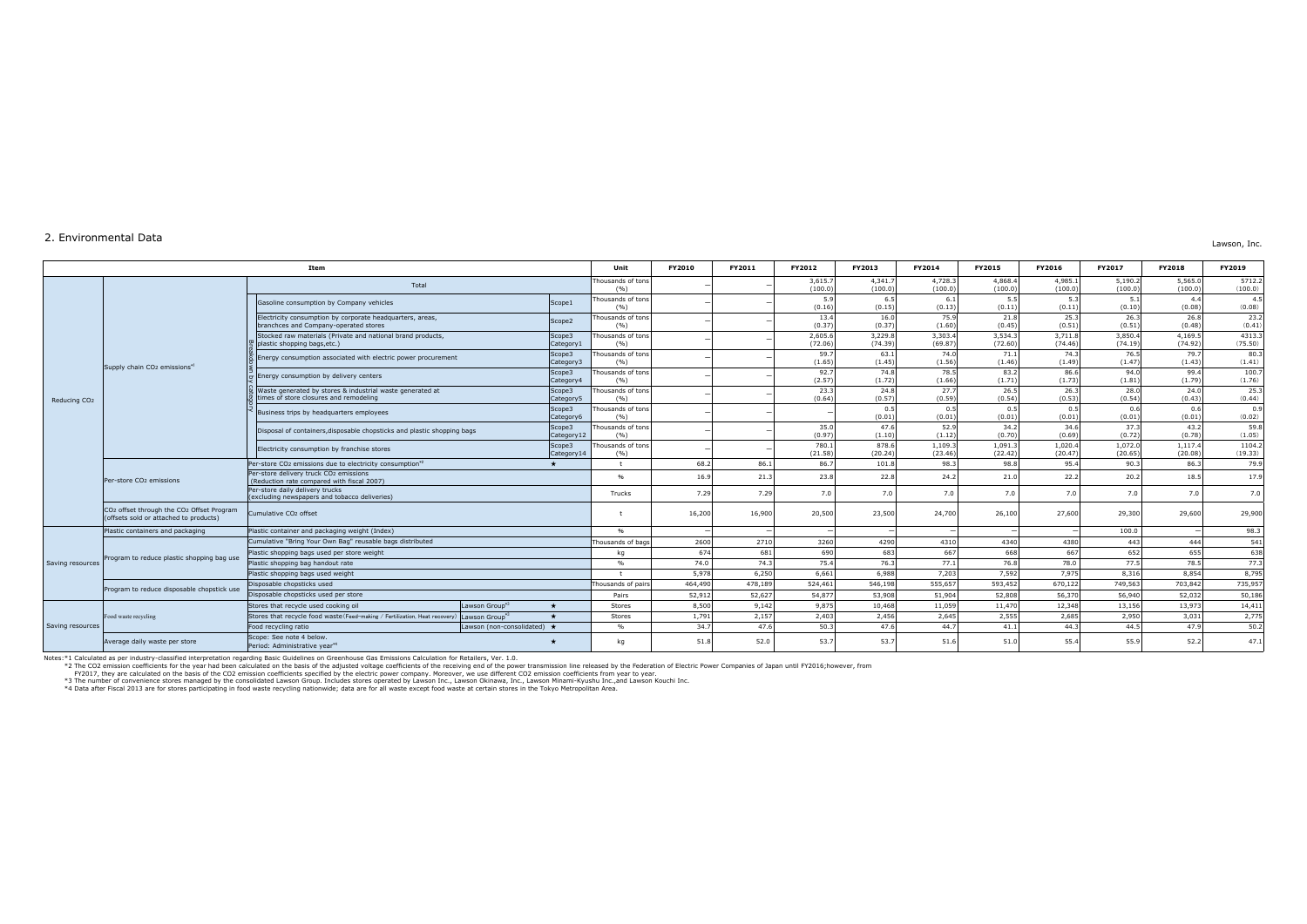## 3. Fund Donations

|                            |                          |                                                                                                 |                      |                                                                                                       |                       |                                                 | (Millions of yen) |
|----------------------------|--------------------------|-------------------------------------------------------------------------------------------------|----------------------|-------------------------------------------------------------------------------------------------------|-----------------------|-------------------------------------------------|-------------------|
|                            | <b>Lawson Green Fund</b> | <b>Support Dreams Fund</b><br>(Scholarship program for children<br>from single-parent families) | "Dream Classes" Fund | <b>Support Dreams Fund</b><br>(Scholarship program for victims of<br>the Great East Japan Earthquake) | <b>TOMODACHI Fund</b> | <b>Disaster Relief Fund,</b><br>and other funds | <b>Total</b>      |
| <b>Cumulative total</b>    | 4,352                    | 535                                                                                             | 9                    | 1,951                                                                                                 | 116                   | 3,116                                           | 10,079            |
| FY2019                     | 133                      | 168                                                                                             | $\circ$              |                                                                                                       |                       | 110                                             | 423               |
| FY2018                     | 150                      | 205                                                                                             |                      | 18                                                                                                    |                       | 219                                             | 602               |
| FY2017                     | 157                      | 162                                                                                             |                      | 48                                                                                                    | 15                    | 53                                              | 436               |
| FY2016                     | 146                      |                                                                                                 |                      | 134                                                                                                   | 14                    | 367                                             | 661               |
| FY2015                     | 110                      |                                                                                                 |                      | 189                                                                                                   | 24                    | 94                                              | 417               |
| FY2014                     | 97                       |                                                                                                 |                      | 291                                                                                                   | 31                    | 31                                              | 449               |
| FY2013                     | 83                       |                                                                                                 |                      | 330                                                                                                   | 20                    | 49                                              | 482               |
| FY2012                     | 110                      |                                                                                                 |                      | 388                                                                                                   |                       |                                                 | 502               |
| FY2011                     | 111                      |                                                                                                 |                      | 554                                                                                                   |                       | 1,073                                           | 1,738             |
| FY2010                     | 245                      |                                                                                                 |                      |                                                                                                       |                       | 71                                              | 316               |
| FY2009                     | 233                      |                                                                                                 |                      |                                                                                                       |                       | 36                                              | 270               |
| FY2008                     | 254                      |                                                                                                 |                      |                                                                                                       |                       | 45                                              | 299               |
| FY2007                     | 238                      |                                                                                                 |                      |                                                                                                       |                       | 40                                              | 278               |
| FY2006                     | 247                      |                                                                                                 |                      |                                                                                                       |                       | 23                                              | 270               |
| FY2005                     | 232                      |                                                                                                 |                      |                                                                                                       |                       | 64                                              | 296               |
| FY2004                     | 175                      |                                                                                                 |                      |                                                                                                       |                       | 275                                             | 450               |
| FY2003                     | 196                      |                                                                                                 |                      |                                                                                                       |                       |                                                 | 203               |
| FY2002                     | 177                      |                                                                                                 |                      |                                                                                                       |                       | 45                                              | 221               |
| FY2001                     | 192                      |                                                                                                 |                      |                                                                                                       |                       | 77                                              | 268               |
| FY2000                     | 154                      |                                                                                                 |                      |                                                                                                       |                       | 93                                              | 247               |
| FY1999                     | 190                      |                                                                                                 |                      |                                                                                                       |                       | 45                                              | 235               |
| FY1998                     | 166                      |                                                                                                 |                      |                                                                                                       |                       |                                                 | 166               |
| FY1997                     | 154                      |                                                                                                 |                      |                                                                                                       |                       |                                                 | 154               |
| FY1996                     | 107                      |                                                                                                 |                      |                                                                                                       |                       |                                                 | 107               |
| FY1995                     | 98                       |                                                                                                 |                      |                                                                                                       |                       | 295                                             | 393               |
| FY1994                     | 79                       |                                                                                                 |                      |                                                                                                       |                       |                                                 | 79                |
| FY1993                     | 96                       |                                                                                                 |                      |                                                                                                       |                       |                                                 | 96                |
| FY1992(From September1992) | 24                       |                                                                                                 |                      |                                                                                                       |                       |                                                 | 24                |

Notes:\*Figures have been rounded. (Millions of yen) \*Donations include those collected in stores, donations via Loppi, donations of Ponta and d point reward points , and donations from headquarters.